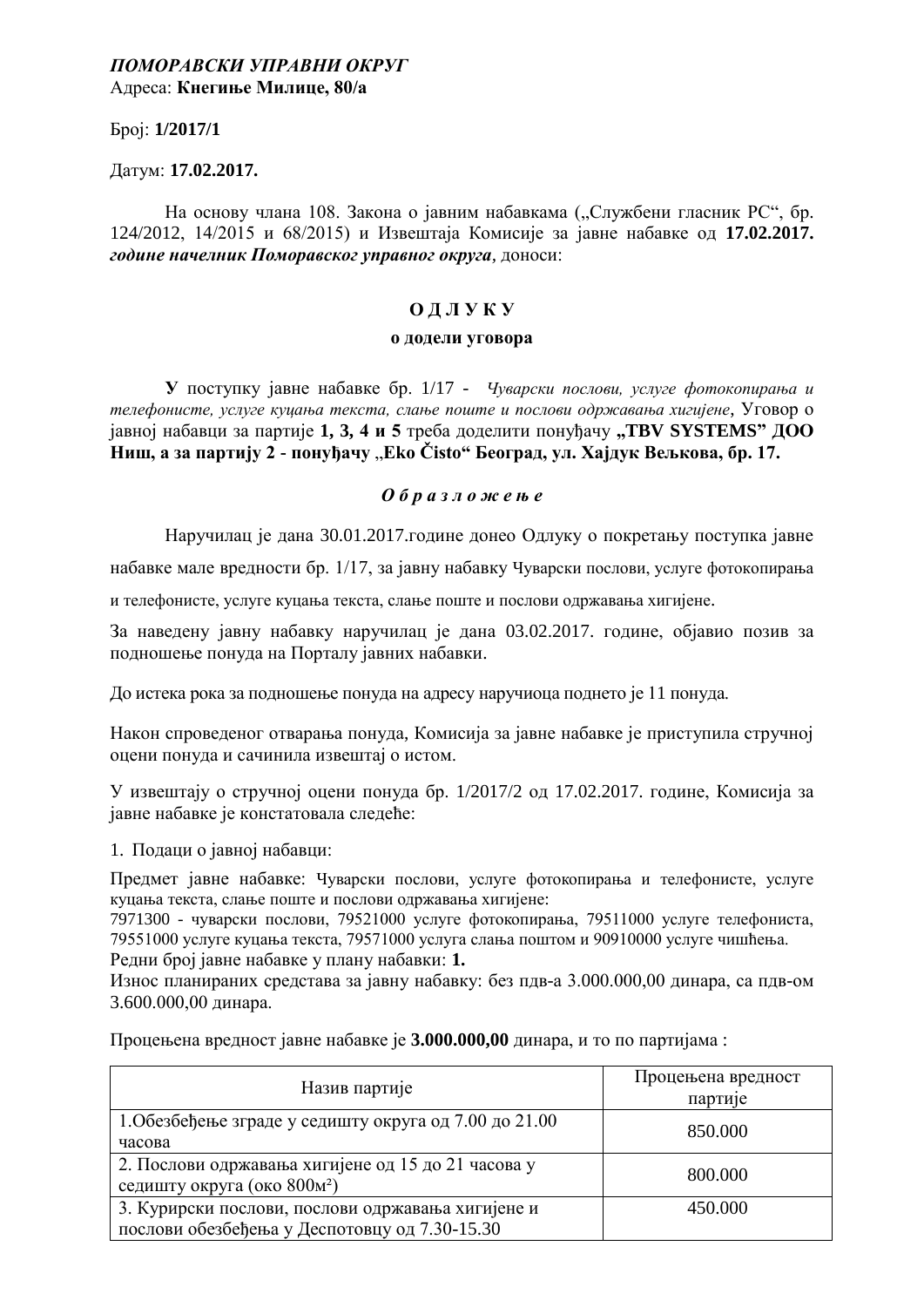| 4. Курирски послови, послови одржавања хигијене и<br>послови обезбеђења у Параћину од 7.30-15.30 | 450.000 |
|--------------------------------------------------------------------------------------------------|---------|
| 5. Курирски послови, послови одржавања хигијене и<br>послови обезбеђења у Ћуприји од 7.30-15.30  | 450.000 |

## 2. Основни подаци о понуђачима и понудама:

| Назив/име понуђача<br>ПИБ<br>МАТИЧНИ БРОЈ                                                                                                                                                                                                                                                            | Број под којим је<br>понуда заведена | Датум и час пријема<br>понуде |
|------------------------------------------------------------------------------------------------------------------------------------------------------------------------------------------------------------------------------------------------------------------------------------------------------|--------------------------------------|-------------------------------|
| DS Suport Požega<br>Вука Караџића, бр. 3<br>Пиб:109683690<br>М.број: 64355201                                                                                                                                                                                                                        | 913-4-13/2017-01                     | 08.02.2017.<br>9,13h.         |
| "LONG LIFE" Димитровград,<br>22. Децмбра, бр. 4<br>Пиб: 109317194<br>М.број:64089498                                                                                                                                                                                                                 | 913-4-13/2017-01                     | 13.02.2017.<br>14,35h.        |
| "Inter safe business" doo Београд,<br>Љутице Богдана 1а<br>Пиб:106931777<br>М.број: 20708417                                                                                                                                                                                                         | 913-4-13/2017-01                     | 13.02.2017.<br>09,30h.        |
| Заједничка понуда на основу<br>споразума о заједничком наступу од<br>08.02.2017.<br>Inex Plus ДОО Београд, Хумска, бр.<br>3 <sub>II</sub><br>Пиб: 108153902<br>М.број: 20941570<br>BFS SERVIS DOO Београд, Хумска,<br>бр. 3Ц<br>ПИБ: 108161887<br>М.број 20943165                                    | 913-4-13/2017-01                     | 13.02.2017.<br>09,30h.        |
| "SION GARD" DOO Београд, ул.<br>Бежаниских илегалаца, бр. 3<br>Пиб: 105104751<br>М.број: 20312637                                                                                                                                                                                                    | 913-4-13/2017-01                     | 13.02.2017.<br>09,30h.        |
| Заједничка понуда на основу<br>споразума о заједничком наступу од<br>08.02.2017.<br>"ЛАНИВА" ДОО Београд ул.<br>Владимира Гортана, 24/1<br>ПИБ: 109815194<br>М.број 21247804<br>"ESON PROFESIONAL<br>CLEANING" Београд, Генерала<br>Михајла Недељковића, бр. 58<br>Пиб:106890028<br>М.број: 20700670 | 913-4-13/2017-01                     | 13.02.2017.<br>09,30h.        |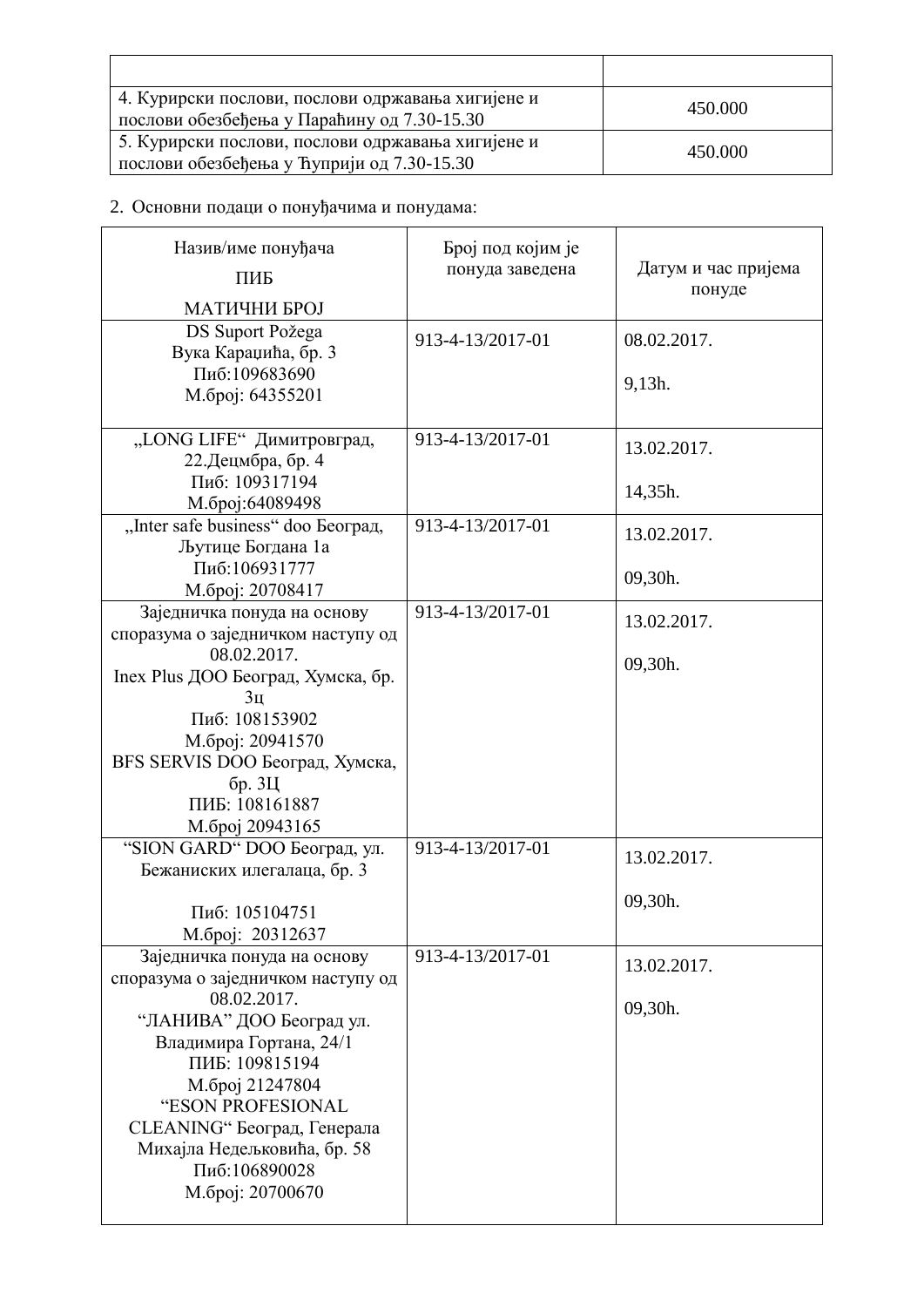| Obelix plus", Ужице, Николе<br>Пашића, 48               | 913-4-13/2017-01 | 13.02.2017. |
|---------------------------------------------------------|------------------|-------------|
| Пиб: 108810008<br>М.број:63718327                       |                  | 09,30h.     |
| "Eko Čisto" Београд, ул. Хајдук<br>Вељкова, бр. 17      | 913-4-13/2017-01 | 13.02.2017. |
| Пиб:109550349<br>М.број: 64256416                       |                  | 09,30h.     |
| "TBV SYSTEMS" ДОО Ниш, ул.<br>Војвођанска, бр. 7        | 913-4-13/2017-01 | 14.02.2017. |
| Пиб: 108118362<br>М.бр. 20934506                        |                  | 09,30h.     |
| "Елмарк КТВ плус" ДОО<br>Деспотовац, Савеза Бораца, 122 | 913-4-13/2017-01 | 14.02.2017. |
| Пиб: 109154281<br>М. број: 21133779                     |                  | 08,20h.     |
| Agencija "Eurocliner Vetastil                           | 913-4-13/2017-01 | 14.02.2017. |
| "Јагодина, Трнава, 2, бб<br>ПИБ: 103730719              |                  | 09,40h.     |
| М.Број: 56806601                                        |                  |             |

Називи, односно имена понуђача чије су понуде одбијене и разлози за њихово одбијање:

| Назив/име понуђача чија је<br>понуда одбијена | Разлози одбијања понуде | Понуђена цена |
|-----------------------------------------------|-------------------------|---------------|
|                                               |                         |               |

Детаљно образложење начина утврђивања неуобичајено ниске цене (ако је иста разлог одбијања понуде):

\_\_\_\_\_\_\_\_\_\_\_\_\_\_\_\_\_\_\_\_\_\_\_\_\_\_\_\_\_\_\_\_\_\_\_\_\_\_\_\_\_\_\_\_\_\_\_\_\_\_\_\_\_\_\_\_\_\_\_\_\_\_\_\_\_\_\_\_\_\_\_\_\_\_\_

### 3. Начин примене методологије доделе пондера

Критеријум за оцењивање понуде је најнижа цена.

### а) Ранг листа понуђача за партију 1.

|    | Назив/име понуђача:                                         | Понуђена цена (без ПДВ-а) |
|----|-------------------------------------------------------------|---------------------------|
| 1. | "TBV SYSTEMS" ДОО Ниш                                       | без ПДВ-а: 208,60         |
| 2. | "OBELIX PLUS" Николе Пашића 48,<br>Ужице                    | без пдв-а: 208,95         |
| 3. | "Agencija "Eurocliner Vetastil "Јагодина,<br>Трнава, 2, бб  | без ПДВ-а: 210,00         |
| 4. | DS Suport Požega<br>Вука Караџића, бр. 3                    | без ПДВ-а:218,00          |
| 5. | "SION GARD" DOO Београд, ул.<br>Бежаниских илегалаца, бр. 3 | без ПДВ-а: 225,00         |
| 6. | "Елмарк КТВ плус" ДОО Деспотовац,                           | без пдв-а: 234,52         |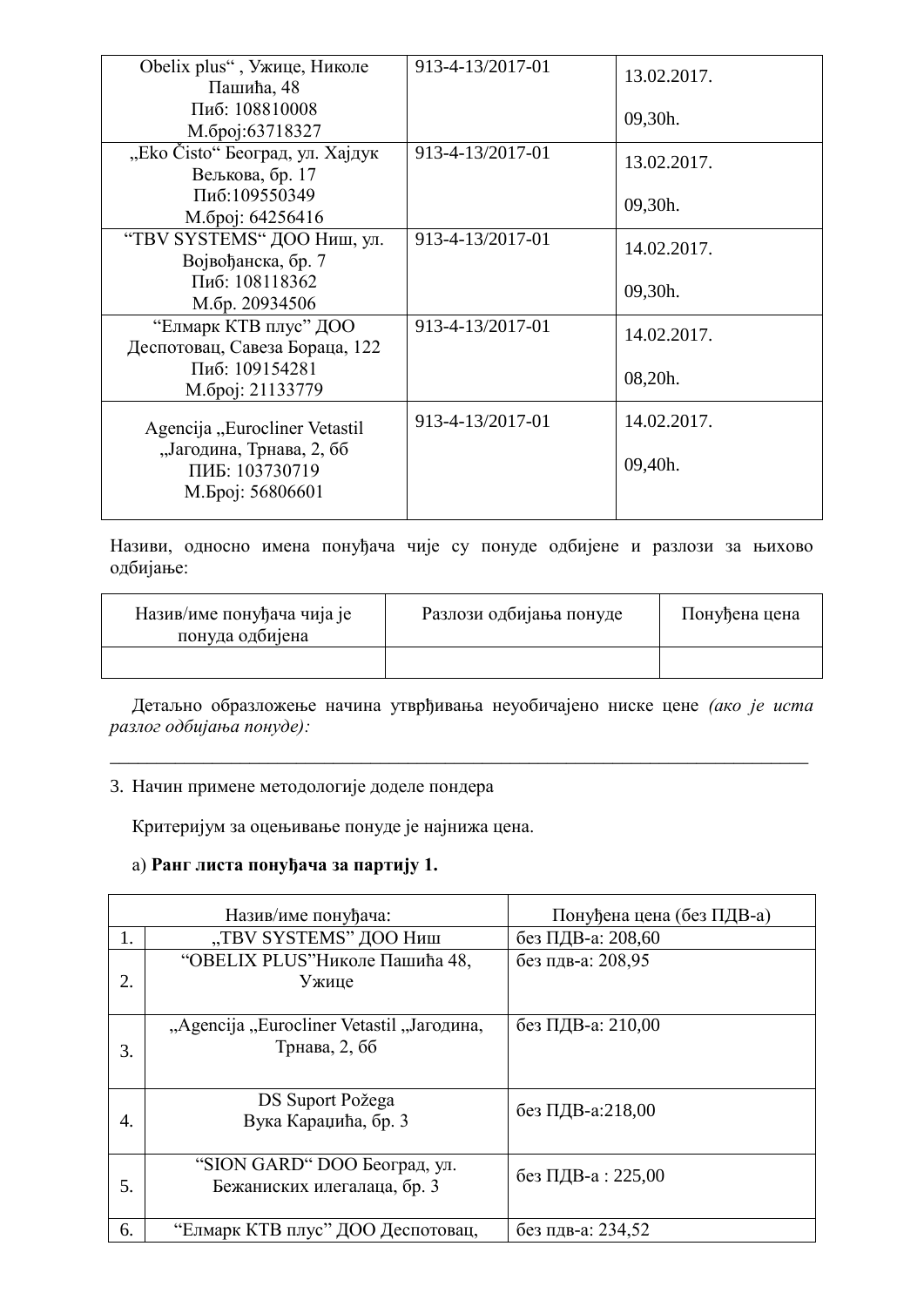|    | Савеза Бораца, 122                                                                                                     |                   |
|----|------------------------------------------------------------------------------------------------------------------------|-------------------|
|    | Заједничка понуда на основу споразума о<br>заједничком наступу од 08.02.2017.<br>Inex Plus ДОО Београд, Хумска, бр. 3ц | без ПДВ-а: 258,00 |
| 8. | ""LONG LIFE" Димитровград,<br>22. Децмбра, бр. 4                                                                       | без пдв-а: 275,00 |
| 9. | "Inter safe business" doo Београд, Љутице<br>Богдана 1а                                                                | без ПДВ-а: 373,51 |

# 2) Ранг листа понуђача за партије 2

|                | Назив/име понуђача:                                                                                                                  | Понуђена цена (без ПДВ-а) |
|----------------|--------------------------------------------------------------------------------------------------------------------------------------|---------------------------|
| 1.             | "Eko Čisto" Београд, ул. Хајдук Вељкова,<br>бр. 17                                                                                   | без ПДВ-а: 162,90         |
| $\overline{2}$ | Заједничка понуда на основу споразума о<br>заједничком наступу од 08.02.2017.<br>"ЛАНИВА" ДОО Београд ул. Владимира<br>Гортана, 24/1 | без ПДВ-а: 190,72         |
| 3.             | "TBV SYSTEMS" ДОО Ниш                                                                                                                | без ПДВ-а: 208,60         |
| 4.             | "OBELIX PLUS" Николе Пашића 48,<br>Ужице                                                                                             | без пдв-а: 208,95         |
| 5.             | "Agencija "Eurocliner Vetastil "Јагодина,<br>Трнава, 2, бб                                                                           | без ПДВ-а: 210,00         |
| 6.             | DS Suport Požega<br>Вука Караџића, бр. 3                                                                                             | без ПДВ-а:218,00          |
| 7.             | "SION GARD" DOO Београд, ул.<br>Бежаниских илегалаца, бр. 3                                                                          | без пдв-а: 225,00         |
| 8.             | "Елмарк КТВ плус" ДОО Деспотовац,<br>Савеза Бораца, 122                                                                              | без ПДВ-а: 234,52         |
| 9.             | Заједничка понуда на основу споразума о<br>заједничком наступу од 08.02.2017.<br>Inex Plus ДОО Београд, Хумска, бр. 3ц               | без ПДВ-а: 258,00         |
| 10.            | ""LONG LIFE" Димитровград,<br>22. Децмбра, бр. 4                                                                                     | без пдв-а: 296,00         |
| 11.            | "Inter safe business" doo Београд, Љутице<br>Богдана 1а                                                                              | без пдв-а: 373,51         |